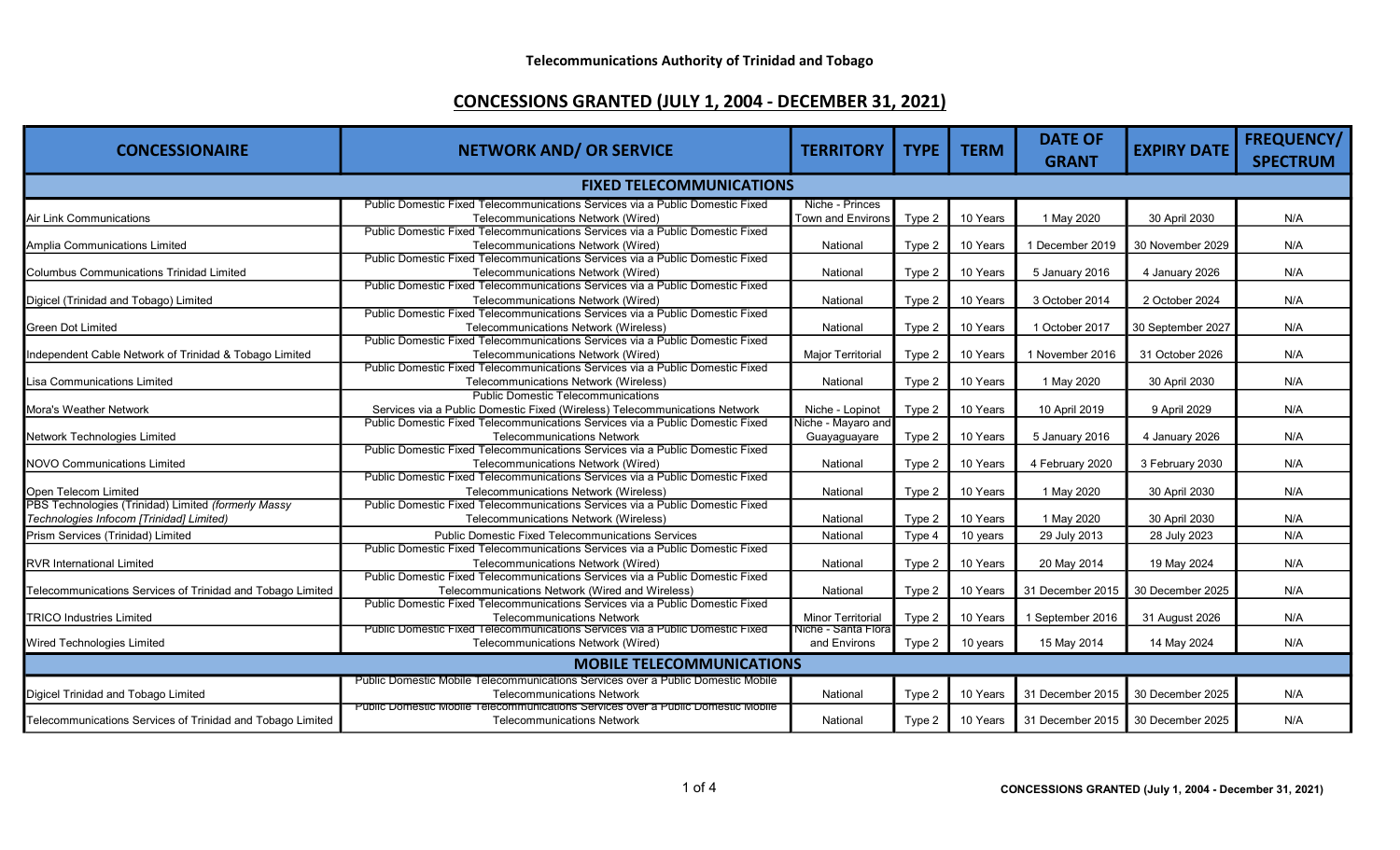| <b>INTERNATIONAL TELECOMMUNICATIONS</b>                    |                                                                                                          |                                      |        |          |                  |                   |                    |  |
|------------------------------------------------------------|----------------------------------------------------------------------------------------------------------|--------------------------------------|--------|----------|------------------|-------------------|--------------------|--|
|                                                            | Public International Telecommunications Services via a Public International                              |                                      |        |          |                  |                   |                    |  |
| Amplia Communications Limited                              | <b>Telecommunications Network</b>                                                                        | N/A                                  | Type 2 | 10 Years | 4 April 2016     | 3 April 2026      | N/A                |  |
|                                                            | Public International Telecommunications Services via a Public International                              |                                      |        |          |                  |                   |                    |  |
| Columbus Networks International (Trinidad) Limited         | <b>Telecommunications Network</b>                                                                        | N/A                                  | Type 2 | 10 Years | 16 February 2017 | 15 February 2027  | N/A                |  |
|                                                            | Public International Telecommunications Services via a Public International                              |                                      |        |          |                  |                   |                    |  |
| Digicel Trinidad and Tobago Limited                        | <b>Telecommunications Network</b>                                                                        | N/A                                  | Type 2 | 10 Years | 31 December 2015 | 30 December 2025  | N/A                |  |
|                                                            | Public International Telecommunications Services via a Public International                              |                                      |        |          |                  |                   |                    |  |
| <b>Green Dot Limited</b>                                   | <b>Telecommunications Network</b>                                                                        | N/A                                  | Type 2 | 10 Years | 1 October 2017   | 30 September 2027 | N/A                |  |
|                                                            | Public International Telecommunications Services via a Public International                              |                                      |        |          |                  |                   |                    |  |
| Lisa Communications Limited                                | <b>Telecommunications Network</b>                                                                        | N/A                                  | Type 2 | 10 Years | 1 September 2016 | 31 August 2026    | N/A                |  |
| <b>NOVO Communications Limited</b>                         | <b>Public International Telecommunications Services</b>                                                  | N/A                                  | Type 4 | 10 Years | 4 February 2020  | 3 February 2030   | N/A                |  |
|                                                            | Public International Telecommunications Services via a Public International                              |                                      |        |          |                  |                   |                    |  |
| Open Telecom Limited                                       | <b>Telecommunications Network</b>                                                                        | N/A                                  | Type 2 | 10 Years | 5 January 2016   | 4 January 2026    | N/A                |  |
| Southern Caribbean Fibre Limited                           | <b>Public International Telecommunications Network</b>                                                   | N/A                                  | Type 1 | 10 Years | 17 August 2016   | 16 August 2026    | N/A                |  |
|                                                            | Public International Telecommunications Services via a Public International                              |                                      |        |          |                  |                   |                    |  |
| Telecommunications Services of Trinidad and Tobago Limited | <b>Telecommunications Network</b>                                                                        | N/A                                  | Type 2 | 10 Years | 31 December 2015 | 30 December 2025  | N/A                |  |
| <b>SUBSCRIPTION TELEVISION BROADCASTING</b>                |                                                                                                          |                                      |        |          |                  |                   |                    |  |
|                                                            |                                                                                                          | Niche - Princes                      |        |          |                  |                   |                    |  |
| Air Link Communications                                    | Subscription Broadcasting Service (over a Public Domestic Fixed Telecom. Network only) Town and Environs |                                      | Type 5 | 10 Years | 1 May 2020       | 30 April 2030     | N/A                |  |
| Amplia Communications Limited                              | Subscription Broadcasting Service (over a Public Domestic Fixed Telecom. Network only)                   | National                             | Type 5 | 10 Years | 24 August 2014   | 23 August 2024    | N/A                |  |
| <b>Columbus Communications Trinidad Limited</b>            | Subscription Broadcasting Service (over a Public Domestic Fixed Telecom. Network only)                   | National                             | Type 5 | 10 Years | 5 January 2016   | 4 January 2026    | N/A                |  |
| Digicel Trinidad and Tobago Limited                        | Subscription Broadcasting Service (over a Public Domestic Fixed Telecom. Network only)                   | National                             | Type 5 | 10 Years | 18 March 2015    | 17 March 2025     | N/A                |  |
| <b>DirecTV Trinidad Limited</b>                            | Subscription Broadcasting Service (direct from Satellite only)                                           | National                             | Type 5 | 10 Years | 28 February 2016 | 27 February 2026  | N/A                |  |
| <b>Green Dot Limited</b>                                   | Subscription Broadcasting Service (over a Public Domestic Fixed Telecom. Network only)                   | National                             | Type 5 | 10 Years | 11 July 2018     | 10 July 2028      | N/A                |  |
| Independent Cable Network of Trinidad & Tobago Limited     | Subscription Broadcasting Service (over a Public Domestic Fixed Telecom. Network only)                   | <b>Major Territorial</b>             | Type 5 | 10 Years | 1 November 2016  | 31 October 2026   | N/A                |  |
|                                                            |                                                                                                          | Niche - Mayaro and                   |        |          |                  |                   |                    |  |
| Network Technologies Limited                               | Subscription Broadcasting Service (over a Public Domestic Fixed Telecom. Network only)                   | Guayaguayare                         | Type 5 | 10 Years | 5 January 2016   | 4 January 2026    | N/A                |  |
| Open Telecom Limited                                       | Subscription Broadcasting Service (over a Public Domestic Fixed Telecom. Network only)                   | National                             | Type 5 | 10 Years | 30 October 2013  | 29 October 2023   | N/A                |  |
| <b>RVR International Limited</b>                           | Subscription Broadcasting Service (over a Public Domestic Fixed Telecom. Network only)                   | National                             | Type 5 | 10 Years | 20 May 2014      | 19 May 2024       | N/A                |  |
| elecommunications Services of Trinidad and Tobago Limited  | Subscription Broadcasting Service (over a Public Domestic Fixed Telecom. Network only)                   | National                             | Type 5 | 10 Years | 31 December 2015 | 30 December 2025  | N/A                |  |
| <b>TRICO Industries Limited</b>                            | Subscription Broadcasting Service (over a Public Domestic Fixed Telecom. Network only)                   | <b>Minor Territorial</b>             | Type 5 | 10 Years | 1 September 2016 | 31 August 2026    | N/A                |  |
| Wired Technologies Limited                                 | Subscription Broadcasting Service (over a Public Domestic Fixed Telecom. Network only)                   | Niche - Santa Floral<br>and Environs | Type 5 | 10 years | 15 May 2014      | 14 May 2024       | N/A                |  |
| <b>FREE-TO-AIR TELEVISION BROADCASTING</b>                 |                                                                                                          |                                      |        |          |                  |                   |                    |  |
| <b>Advance Community Television Network Limited</b>        | Broadcasting Services (Free to Air Television)                                                           | <b>Major Territorial</b>             | Type 5 | 10 Years | 1 March 2016     | 28 February 2026  | <b>UHF 25</b>      |  |
| C.C.N. Television Limited                                  | Broadcasting Services (Free to Air Television)                                                           | National                             | Type 5 | 10 Years | 1 March 2016     | 28 February 2026  | VHF 6, UHF 18, 19  |  |
| Guardian Media Limited                                     | Broadcasting Services (Free to Air Television)                                                           | National                             | Type 5 | 10 Years | 14 April 2018    | 13 April 2028     | VHF 12, UHF 14, 22 |  |
| Parliament of the Republic of Trinidad and Tobago          | Broadcasting Services (Free to Air Television)                                                           | National                             | Type 5 | 10 Years | 23 October 2018  | 22 October 2028   | VHF 11, UHF 26, 29 |  |
| <b>*TTT Limited</b>                                        | Broadcasting Services (Free to Air Television)                                                           | National                             | Type 5 | 10 Years | 23 February 2016 | 22 February 2026  | VHF 9, UHF 13, 20  |  |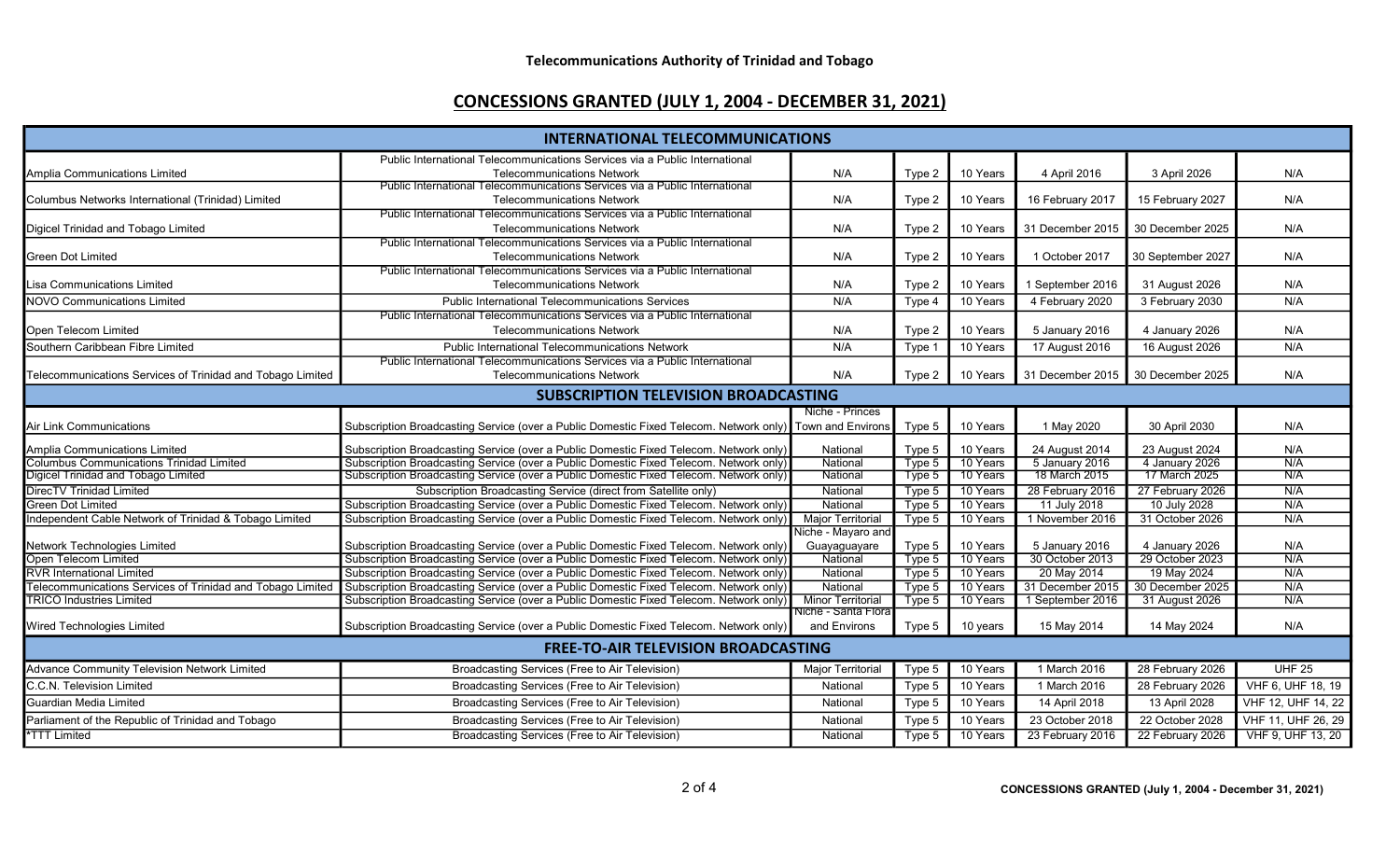| 98.7FM<br>15 June 2017<br>14 June 2027<br><b>British Broadcasting Corporation</b><br>Broadcasting Services (Free to Air FM)<br>National<br>10 Years<br>Type 5<br>102.7 FM<br>10 Years<br>21 September 2016<br>20 September 2026<br>Central Broadcasting Services Limited<br>Broadcasting Services (Free to Air FM)<br>National<br>Type 5<br>90.5 FM<br>Central Radio FM90 Limited<br>Broadcasting Services (Free to Air FM)<br>Major Territorial<br>10 Years<br>23 February 2016<br>22 February 2026<br>Type 5<br>98.1 FM<br>23 February 2016<br><b>Family Focus Limited</b><br>Broadcasting Services (Free to Air FM)<br>Type 5<br>10 Years<br>22 February 2026<br>National<br>23 February 2016<br>93.5 FM<br>Gem Radio Five Limited<br>Broadcasting Services (Free to Air FM)<br>22 February 2026<br>National<br>Type 5<br>10 Years<br>95.5 FM<br>Gem Radio Five Limited<br>Broadcasting Services (Free to Air FM)<br>10 Years<br>23 February 2016<br>22 February 2026<br>National<br>Type 5<br>107.1 FM<br>Gem Radio Five Limited<br>10 Years<br>23 February 2016<br>22 February 2026<br>Broadcasting Services (Free to Air FM)<br>National<br>Type 5<br>92.3 FM<br>23 February 2016<br>22 February 2026<br>Gem Radio Five Limited<br>Broadcasting Services (Free to Air FM)<br><b>Major Territorial</b><br>10 Years<br>Type 5<br>22 February 2026<br>96.7 FM<br>Broadcasting Services (Free to Air FM)<br>10 Years<br>23 February 2016<br>Gem Radio Five Limited<br>Type 5<br>National<br>95.1 FM<br>10 Years<br>23 February 2016<br>22 February 2026<br>Guardian Media Limited<br>Broadcasting Services (Free to Air FM)<br>National<br>Type 5 | <b>FREE-TO-AIR RADIO BROADCASTING</b> |                                        |          |        |          |                  |                  |          |
|-----------------------------------------------------------------------------------------------------------------------------------------------------------------------------------------------------------------------------------------------------------------------------------------------------------------------------------------------------------------------------------------------------------------------------------------------------------------------------------------------------------------------------------------------------------------------------------------------------------------------------------------------------------------------------------------------------------------------------------------------------------------------------------------------------------------------------------------------------------------------------------------------------------------------------------------------------------------------------------------------------------------------------------------------------------------------------------------------------------------------------------------------------------------------------------------------------------------------------------------------------------------------------------------------------------------------------------------------------------------------------------------------------------------------------------------------------------------------------------------------------------------------------------------------------------------------------------------------------------------------------------------------------|---------------------------------------|----------------------------------------|----------|--------|----------|------------------|------------------|----------|
|                                                                                                                                                                                                                                                                                                                                                                                                                                                                                                                                                                                                                                                                                                                                                                                                                                                                                                                                                                                                                                                                                                                                                                                                                                                                                                                                                                                                                                                                                                                                                                                                                                                     |                                       |                                        |          |        |          |                  |                  |          |
|                                                                                                                                                                                                                                                                                                                                                                                                                                                                                                                                                                                                                                                                                                                                                                                                                                                                                                                                                                                                                                                                                                                                                                                                                                                                                                                                                                                                                                                                                                                                                                                                                                                     |                                       |                                        |          |        |          |                  |                  |          |
|                                                                                                                                                                                                                                                                                                                                                                                                                                                                                                                                                                                                                                                                                                                                                                                                                                                                                                                                                                                                                                                                                                                                                                                                                                                                                                                                                                                                                                                                                                                                                                                                                                                     |                                       |                                        |          |        |          |                  |                  |          |
|                                                                                                                                                                                                                                                                                                                                                                                                                                                                                                                                                                                                                                                                                                                                                                                                                                                                                                                                                                                                                                                                                                                                                                                                                                                                                                                                                                                                                                                                                                                                                                                                                                                     |                                       |                                        |          |        |          |                  |                  |          |
|                                                                                                                                                                                                                                                                                                                                                                                                                                                                                                                                                                                                                                                                                                                                                                                                                                                                                                                                                                                                                                                                                                                                                                                                                                                                                                                                                                                                                                                                                                                                                                                                                                                     |                                       |                                        |          |        |          |                  |                  |          |
|                                                                                                                                                                                                                                                                                                                                                                                                                                                                                                                                                                                                                                                                                                                                                                                                                                                                                                                                                                                                                                                                                                                                                                                                                                                                                                                                                                                                                                                                                                                                                                                                                                                     |                                       |                                        |          |        |          |                  |                  |          |
|                                                                                                                                                                                                                                                                                                                                                                                                                                                                                                                                                                                                                                                                                                                                                                                                                                                                                                                                                                                                                                                                                                                                                                                                                                                                                                                                                                                                                                                                                                                                                                                                                                                     |                                       |                                        |          |        |          |                  |                  |          |
|                                                                                                                                                                                                                                                                                                                                                                                                                                                                                                                                                                                                                                                                                                                                                                                                                                                                                                                                                                                                                                                                                                                                                                                                                                                                                                                                                                                                                                                                                                                                                                                                                                                     |                                       |                                        |          |        |          |                  |                  |          |
|                                                                                                                                                                                                                                                                                                                                                                                                                                                                                                                                                                                                                                                                                                                                                                                                                                                                                                                                                                                                                                                                                                                                                                                                                                                                                                                                                                                                                                                                                                                                                                                                                                                     |                                       |                                        |          |        |          |                  |                  |          |
|                                                                                                                                                                                                                                                                                                                                                                                                                                                                                                                                                                                                                                                                                                                                                                                                                                                                                                                                                                                                                                                                                                                                                                                                                                                                                                                                                                                                                                                                                                                                                                                                                                                     |                                       |                                        |          |        |          |                  |                  |          |
|                                                                                                                                                                                                                                                                                                                                                                                                                                                                                                                                                                                                                                                                                                                                                                                                                                                                                                                                                                                                                                                                                                                                                                                                                                                                                                                                                                                                                                                                                                                                                                                                                                                     | Guardian Media Limited                | Broadcasting Services (Free to Air FM) | National | Type 5 | 10 Years | 23 February 2016 | 22 February 2026 | 105.1 FM |
| 23 February 2016<br>22 February 2026<br>Broadcasting Services (Free to Air FM)<br>10 Years<br>106.1 FM<br>Guardian Media Limited<br>National<br>Type 5                                                                                                                                                                                                                                                                                                                                                                                                                                                                                                                                                                                                                                                                                                                                                                                                                                                                                                                                                                                                                                                                                                                                                                                                                                                                                                                                                                                                                                                                                              |                                       |                                        |          |        |          |                  |                  |          |
| 23 February 2016<br>106.5 FM<br>Guardian Media Limited<br>Broadcasting Services (Free to Air FM)<br>Type 5<br>10 Years<br>22 February 2026<br><b>Major Territorial</b>                                                                                                                                                                                                                                                                                                                                                                                                                                                                                                                                                                                                                                                                                                                                                                                                                                                                                                                                                                                                                                                                                                                                                                                                                                                                                                                                                                                                                                                                              |                                       |                                        |          |        |          |                  |                  |          |
| 23 February 2016<br>Guardian Media Limited<br>Broadcasting Services (Free to Air FM)<br>10 Years<br>22 February 2026<br>100.5 FM<br><b>Major Territorial</b><br>Type 5                                                                                                                                                                                                                                                                                                                                                                                                                                                                                                                                                                                                                                                                                                                                                                                                                                                                                                                                                                                                                                                                                                                                                                                                                                                                                                                                                                                                                                                                              |                                       |                                        |          |        |          |                  |                  |          |
| 99.5 FM<br>10 Years<br>23 February 2016<br>22 February 2026<br>Guardian Media Limited<br>Broadcasting Services (Free to Air FM)<br>National<br>Type 5                                                                                                                                                                                                                                                                                                                                                                                                                                                                                                                                                                                                                                                                                                                                                                                                                                                                                                                                                                                                                                                                                                                                                                                                                                                                                                                                                                                                                                                                                               |                                       |                                        |          |        |          |                  |                  |          |
| 23 February 2016<br>22 February 2026<br>101.7 FM<br>Broadcasting Services (Free to Air FM)<br>National<br>10 Years<br>Heritage Communications Limited<br>Type 5                                                                                                                                                                                                                                                                                                                                                                                                                                                                                                                                                                                                                                                                                                                                                                                                                                                                                                                                                                                                                                                                                                                                                                                                                                                                                                                                                                                                                                                                                     |                                       |                                        |          |        |          |                  |                  |          |
| 23 February 2016<br>92.7 FM<br>Kaisoca Productions Limited<br><b>Minor Territorial</b><br>10 Years<br>22 February 2026<br>Broadcasting Services (Free to Air FM)<br>Type 5                                                                                                                                                                                                                                                                                                                                                                                                                                                                                                                                                                                                                                                                                                                                                                                                                                                                                                                                                                                                                                                                                                                                                                                                                                                                                                                                                                                                                                                                          |                                       |                                        |          |        |          |                  |                  |          |
| 23 February 2019<br>90.1 FM<br><b>KMP Music Group Limited</b><br>Broadcasting Services (Free to Air FM)<br>Type 5<br>10 Years<br>22 February 2029<br>National                                                                                                                                                                                                                                                                                                                                                                                                                                                                                                                                                                                                                                                                                                                                                                                                                                                                                                                                                                                                                                                                                                                                                                                                                                                                                                                                                                                                                                                                                       |                                       |                                        |          |        |          |                  |                  |          |
| Parliament of the Republic of Trinidad and Tobago<br>1 March 2017<br>28 February 2027<br>105.5 FM<br>Broadcasting Services (Free to Air FM)<br>National<br>Type 5<br>10 Years                                                                                                                                                                                                                                                                                                                                                                                                                                                                                                                                                                                                                                                                                                                                                                                                                                                                                                                                                                                                                                                                                                                                                                                                                                                                                                                                                                                                                                                                       |                                       |                                        |          |        |          |                  |                  |          |
| <b>PBCT Limited</b><br>23 February 2016<br>22 February 2026<br>104.7 FM<br>Broadcasting Services (Free to Air FM)<br>National<br>Type 5<br>10 Years                                                                                                                                                                                                                                                                                                                                                                                                                                                                                                                                                                                                                                                                                                                                                                                                                                                                                                                                                                                                                                                                                                                                                                                                                                                                                                                                                                                                                                                                                                 |                                       |                                        |          |        |          |                  |                  |          |
| 104.1 FM<br>Radio News Network<br>Broadcasting Services (Free to Air FM)<br>National<br>Type 5<br>10 Years<br>23 February 2016<br>22 February 2026                                                                                                                                                                                                                                                                                                                                                                                                                                                                                                                                                                                                                                                                                                                                                                                                                                                                                                                                                                                                                                                                                                                                                                                                                                                                                                                                                                                                                                                                                                  |                                       |                                        |          |        |          |                  |                  |          |
| Radio Vision Limited<br>23 February 2016<br>22 February 2026<br>102.1 FM<br>Broadcasting Services (Free to Air FM)<br>10 Years<br>National<br>Type 5                                                                                                                                                                                                                                                                                                                                                                                                                                                                                                                                                                                                                                                                                                                                                                                                                                                                                                                                                                                                                                                                                                                                                                                                                                                                                                                                                                                                                                                                                                |                                       |                                        |          |        |          |                  |                  |          |
| 10 Years<br>23 February 2016<br>22 February 2026<br>94.1 FM<br><b>Superior Infinite Productions Limited</b><br>Broadcasting Services (Free to Air FM)<br>Type 5<br>National                                                                                                                                                                                                                                                                                                                                                                                                                                                                                                                                                                                                                                                                                                                                                                                                                                                                                                                                                                                                                                                                                                                                                                                                                                                                                                                                                                                                                                                                         |                                       |                                        |          |        |          |                  |                  |          |
| 97.1 FM<br>10 Years<br>23 February 2016<br>22 February 2026<br>Telemedia Limited<br>Broadcasting Services (Free to Air FM)<br>National<br>Type 5                                                                                                                                                                                                                                                                                                                                                                                                                                                                                                                                                                                                                                                                                                                                                                                                                                                                                                                                                                                                                                                                                                                                                                                                                                                                                                                                                                                                                                                                                                    |                                       |                                        |          |        |          |                  |                  |          |
| Minor Territorial/                                                                                                                                                                                                                                                                                                                                                                                                                                                                                                                                                                                                                                                                                                                                                                                                                                                                                                                                                                                                                                                                                                                                                                                                                                                                                                                                                                                                                                                                                                                                                                                                                                  |                                       |                                        |          |        |          |                  |                  |          |
| Niche - Toco and<br>1 March 2016<br>106.7 FM<br>Toco Multicultural Foundation for Integrated Development<br>Broadcasting Services (Free to Air FM)<br>environs<br>Type 5<br>10 Years<br>28 February 2026                                                                                                                                                                                                                                                                                                                                                                                                                                                                                                                                                                                                                                                                                                                                                                                                                                                                                                                                                                                                                                                                                                                                                                                                                                                                                                                                                                                                                                            |                                       |                                        |          |        |          |                  |                  |          |
| 89.5 FM<br>10 Years<br>10 October 2012<br>9 October 2022<br><b>Trico Industries Limited</b><br>Broadcasting Services (Free to Air FM)<br><b>Minor Territorial</b><br>Type 5                                                                                                                                                                                                                                                                                                                                                                                                                                                                                                                                                                                                                                                                                                                                                                                                                                                                                                                                                                                                                                                                                                                                                                                                                                                                                                                                                                                                                                                                         |                                       |                                        |          |        |          |                  |                  |          |
| 23 February 2016<br>22 February 2026<br>91.9 FM<br>Broadcasting Services (Free to Air FM)<br>Type 5<br>10 Years<br>Trinibashment Limited<br>National                                                                                                                                                                                                                                                                                                                                                                                                                                                                                                                                                                                                                                                                                                                                                                                                                                                                                                                                                                                                                                                                                                                                                                                                                                                                                                                                                                                                                                                                                                |                                       |                                        |          |        |          |                  |                  |          |
| 96.1 FM<br>10 Years<br>23 February 2016<br>22 February 2026<br>Trinidad and Tobago Radio Network Limited<br>Broadcasting Services (Free to Air FM)<br>National<br>Type 5                                                                                                                                                                                                                                                                                                                                                                                                                                                                                                                                                                                                                                                                                                                                                                                                                                                                                                                                                                                                                                                                                                                                                                                                                                                                                                                                                                                                                                                                            |                                       |                                        |          |        |          |                  |                  |          |
| 23 February 2016<br>107.7 FM<br>Trinidad and Tobago Radio Network Limited<br>Broadcasting Services (Free to Air FM)<br>Type 5<br>10 Years<br>22 February 2026<br>National                                                                                                                                                                                                                                                                                                                                                                                                                                                                                                                                                                                                                                                                                                                                                                                                                                                                                                                                                                                                                                                                                                                                                                                                                                                                                                                                                                                                                                                                           |                                       |                                        |          |        |          |                  |                  |          |
| 94.7 FM<br>23 February 2016<br>22 February 2026<br>Trinidad and Tobago Radio Network Limited<br>Broadcasting Services (Free to Air FM)<br>National<br>Type 5<br>10 Years                                                                                                                                                                                                                                                                                                                                                                                                                                                                                                                                                                                                                                                                                                                                                                                                                                                                                                                                                                                                                                                                                                                                                                                                                                                                                                                                                                                                                                                                            |                                       |                                        |          |        |          |                  |                  |          |
| <b>TTT Limited</b><br>23 February 2016<br>22 February 2026<br>91.1 FM<br>Broadcasting Services (Free to Air FM)<br>National<br>Type 5<br>10 Years                                                                                                                                                                                                                                                                                                                                                                                                                                                                                                                                                                                                                                                                                                                                                                                                                                                                                                                                                                                                                                                                                                                                                                                                                                                                                                                                                                                                                                                                                                   |                                       |                                        |          |        |          |                  |                  |          |
| <b>TTT Limited</b><br>23 February 2016<br>99.1 FM<br>Broadcasting Services (Free to Air FM)<br>National<br>Type 5<br>10 Years<br>22 February 2026                                                                                                                                                                                                                                                                                                                                                                                                                                                                                                                                                                                                                                                                                                                                                                                                                                                                                                                                                                                                                                                                                                                                                                                                                                                                                                                                                                                                                                                                                                   |                                       |                                        |          |        |          |                  |                  |          |
| 23 February 2016<br>22 February 2026<br>100.1 FM<br><b>TTT Limited</b><br>Broadcasting Services (Free to Air FM)<br>National<br>10 Years<br>Type 5                                                                                                                                                                                                                                                                                                                                                                                                                                                                                                                                                                                                                                                                                                                                                                                                                                                                                                                                                                                                                                                                                                                                                                                                                                                                                                                                                                                                                                                                                                  |                                       |                                        |          |        |          |                  |                  |          |
| United Cinemas Limited<br>Broadcasting Services (Free to Air FM)<br>23 February 2016<br>22 February 2026<br>103.5 FM<br>Type 5<br>10 Years<br>National                                                                                                                                                                                                                                                                                                                                                                                                                                                                                                                                                                                                                                                                                                                                                                                                                                                                                                                                                                                                                                                                                                                                                                                                                                                                                                                                                                                                                                                                                              |                                       |                                        |          |        |          |                  |                  |          |
| 97.5 FM<br>Upward Trend Entertainment Limited<br>Broadcasting Services (Free to Air FM)<br>10 Years<br>23 February 2016<br>22 February 2026<br>National<br>Type 5                                                                                                                                                                                                                                                                                                                                                                                                                                                                                                                                                                                                                                                                                                                                                                                                                                                                                                                                                                                                                                                                                                                                                                                                                                                                                                                                                                                                                                                                                   |                                       |                                        |          |        |          |                  |                  |          |
| Winfield Aleong Broadcasting Company Limited<br>Broadcasting Services (Free to Air FM)<br>23 February 2016<br>103.1 FM<br><b>Major Territorial</b><br>10 Years<br>22 February 2026<br>Type 5                                                                                                                                                                                                                                                                                                                                                                                                                                                                                                                                                                                                                                                                                                                                                                                                                                                                                                                                                                                                                                                                                                                                                                                                                                                                                                                                                                                                                                                        |                                       |                                        |          |        |          |                  |                  |          |